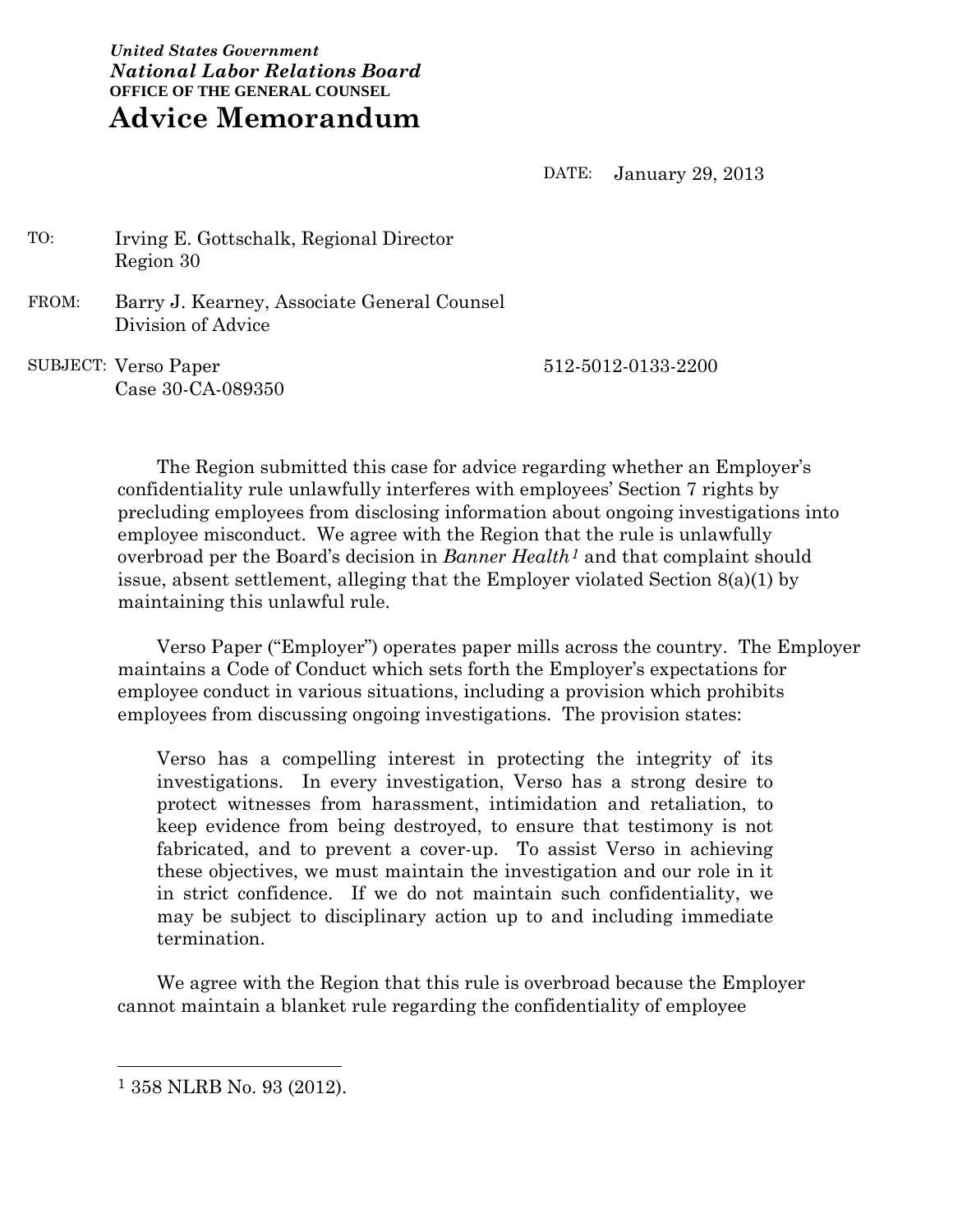investigations, but must demonstrate its need for confidentiality on a case-by-case basis.

An employer violates Section 8(a)(1) when it maintains a work rule that reasonably chills employees in the exercise of their Section 7 rights.2 Employees have a Section 7 right to discuss discipline or disciplinary investigations involving their fellow employees.3 An employer may prohibit employees' discussions during an investigation only if it demonstrates that it has a legitimate and substantial business justification that outweighs the Section 7 right.4 In *Banner Health*, the Board held that an employer must show more than a generalized concern with protecting the integrity of its investigations. Rather, an employer must "determine whether in any give[n] investigation witnesses need[ed] protection, evidence [was] in danger of being destroyed, testimony [was] in danger of being fabricated, and there [was] a need to prevent a cover up."5 Thus, a blanket rule prohibiting employee discussions of ongoing investigations is invalid because it does not take into account the employer's

2 *E.g.*, *Lafayette Park Hotel*, 326 NLRB 824, 825 (1998).

3 *Caesar's Palace*, 336 NLRB 271, 272 (2001); *see also Hyundai America Shipping Agency*, 357 NLRB No. 80, slip op. at 14-15 (2011) (finding an employer violated Section 8(a)(1) by routinely requiring confidentiality of employees involved in investigations without demonstrating a legitimate and substantial justification for adversely impacting that Section 7 right).

4 *Banner Health System*, 358 NLRB No. 93, slip op. at 2 (2012) (citing *Hyundai America Shipping Agency*, 357 NLRB No. 80, slip op. at 15; *compare Caesar's Palace*, 336 NLRB at 272 (finding an employer established a business justification for requiring confidentiality in an investigation involving employee use of illegal drugs and a possible management cover-up, retaliation, and threats of violence) *with Phoenix Transit System*, 337 NLRB 510, 510 (2002) (finding unlawful a confidentiality rule which prohibited employees from discussing their sexual harassment claims with one another where the employer did not establish a business justification for the rule, especially in light of the fact that the employer gathered the employees together to obtain information about their complaints).

5 *Banner Health*, 358 NLRB No. 93, slip op. at 2 (brackets in original) (quoting *Hyundai Shipping*, 357 NLRB No. 80, slip op. at 15) (finding an employer's oral rule precluding employees from discussing ongoing investigations unlawful because the employer did not show it had a legitimate business justification for confidentiality in any given investigation).